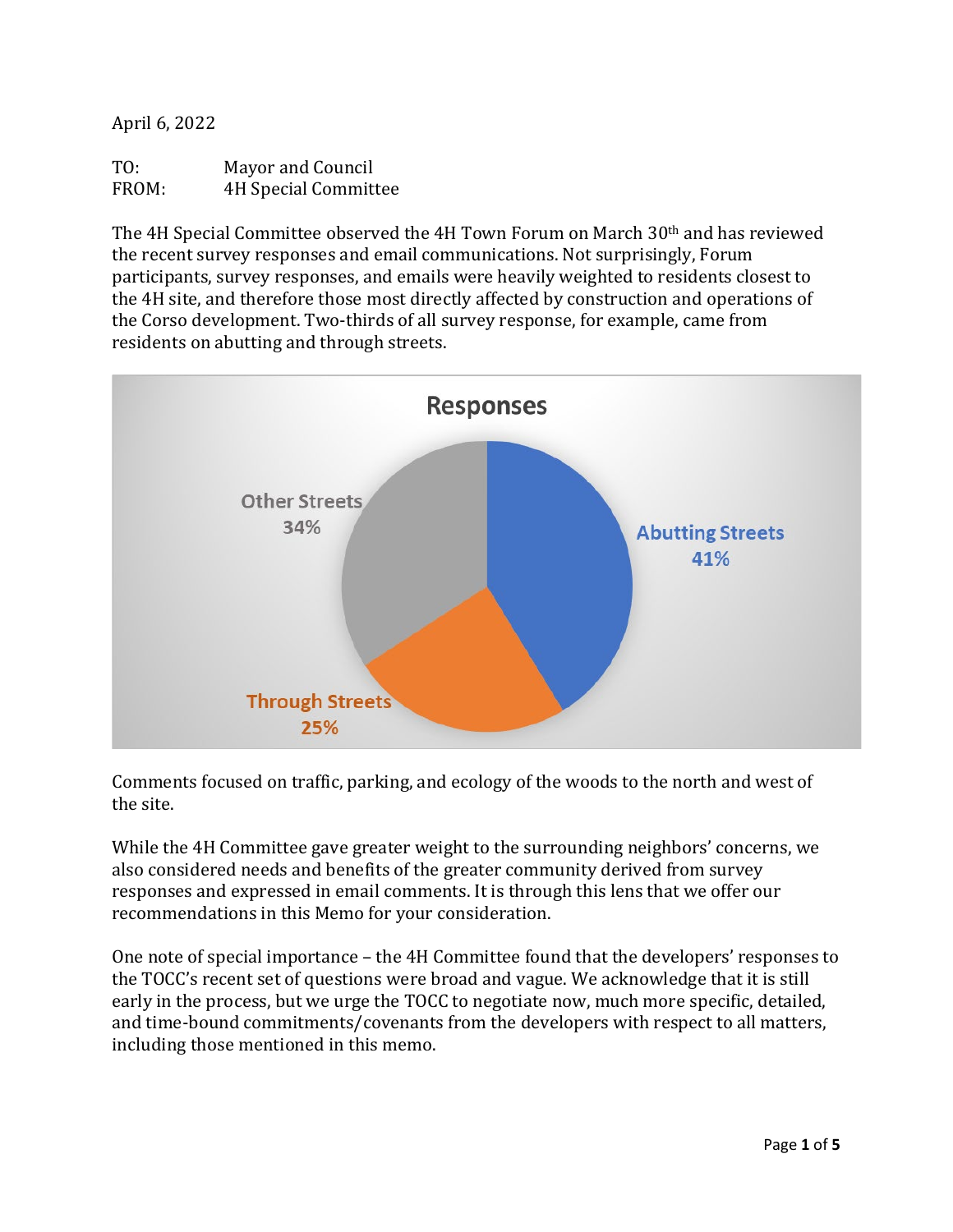In particular, we recommend that the Council seek to retain as many of the covenants in the original April 22, 1993 MOU between the Town and the National 4-H Council as may be applicable, taking into account the potential change in zoning from R-60, on which some, but not all, of these covenants were originally based. The 4H Committee believes that this MOU established a 30-year precedent on such matters as privacy, spill-over parking on Town streets, set-backs, building heights, visual impacts, noise, solid waste management, storm drainage, shared amenities (meeting space in particular), and road interconnections. This would continue the spirit of the MOU, even as we acknowledge that the MOU may not be legally binding on successors in ownership of the property.

# **Walking Trail**

The walking trail will provide public access to considerable green space on the East side of Town where green space is lacking. Just like Elm Street Park and Zimmerman Park, and as evidenced by Survey responses, the 4H Committee believes a walking trail at the Corso site will be used by residents that live within walking distance and that they will walk there to use it. Based on usage patterns of Elm Street and Zimmerman parks, the 4H Committee does not believe that either residents or non-residents will drive to the site and park on abutting town streets to walk on the trail.

We recommend that the Council seek to increase pedestrian connectivity between the Town and the Corso development by connecting the walking trail to Meadow, Woodside, and Thornapple. Our recommendation is conditioned on our assumption that the developers will create an ecologically compatible trail that will not degrade habitat or destroy fauna or flora.

One option to address residents' concerns for habitat destruction, visual impacts on their property, kids loitering under cover of wooded areas, etc. would be to locate the walking path at the edge of the woods nearest the development instead of through the woods. Additional landscaping could then be added between the path and the development (and even between the path and the woods), which would retain the exercise benefits of the path and add even more buffer between the path and TOCC residents.

### **Landscaping**

The 4H Committee observed that the scant landscaping at Galerie's Atlanta site would be inappropriate and incompatible with the green character of the Town of Chevy Chase. We also observed that the landscaping shown on the Corso site plan is more substantial than the landscaping observed at Galerie's Atlanta facility., Based on Galerie's use of raised beds in Atlanta, however, it would appear that the developer intends to replicate the use of raised beds at the Corso site on top of a single slab above the parking lot. This will limit landscaping choices.

The 4H Committee recommends that the Council work with the developers to increase landscaping at the Corso site. This may require the use of a two-layer slab (at least for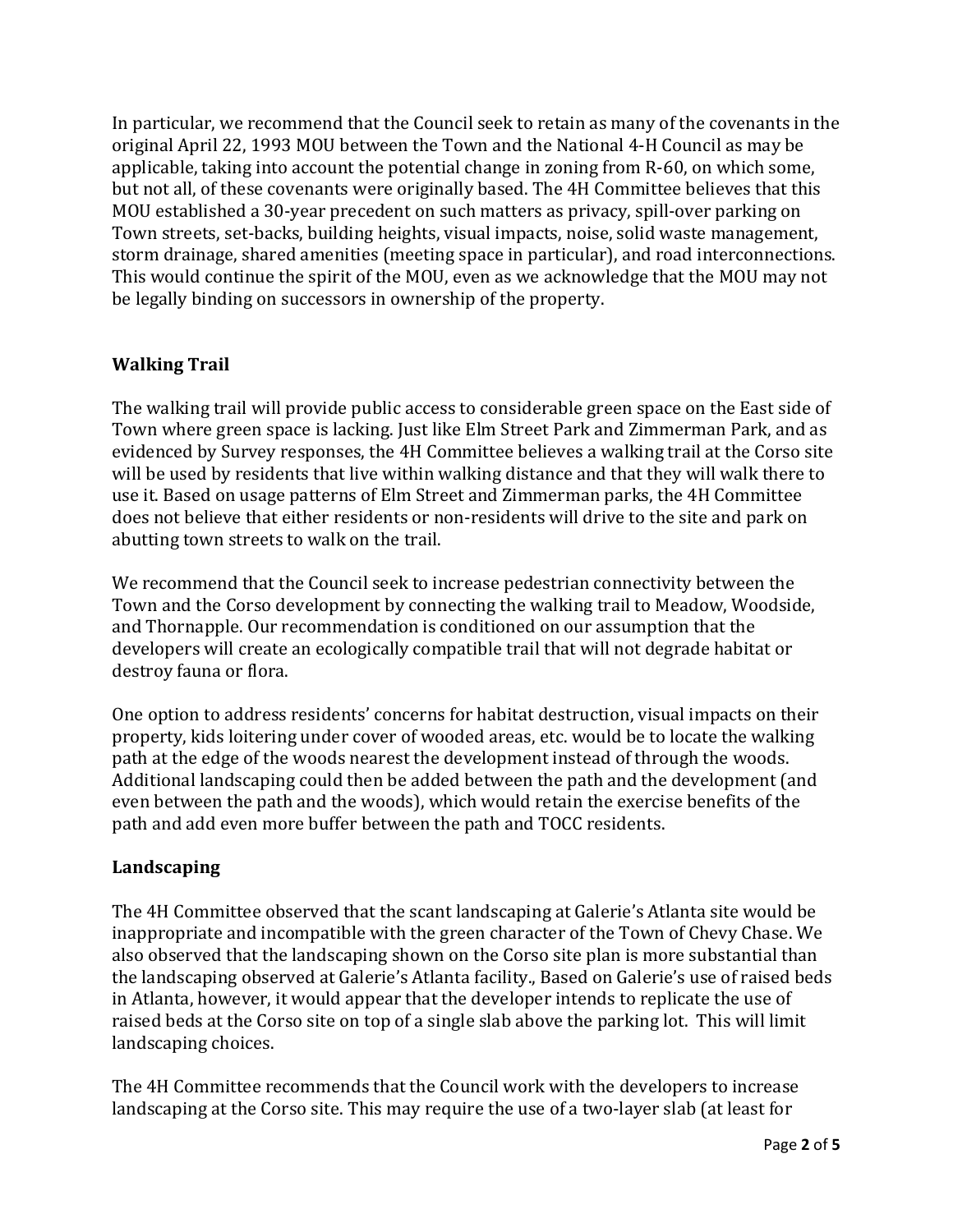portions of the site) that deepens the soil layer by five feet or more, greatly increasing landscaping choices, allowing for planting of native species, and importantly, enabling planting of taller canopy trees, a key defining characteristic of the Town.

Additional landscaping also will help buffer neighboring TOCC residents from visual impacts of a denser development than currently exists and soften facades, especially on the Connecticut Avenue corridor, where the developers have proposed a noticeably short setback.

# **Retail**

We have no concerns with the small amount of retail that is proposed as it is primarily there for Corso residents and guests. We view low-key, walkable retail as an amenity to the surrounding neighbors. Survey results strongly suggest that residents will walk to the retail offerings.

## **Shared Amenities**

We continue to believe an effective way to integrate Corso into the Town is to have shared amenities and activities. If the theater were available for use by TOCC residents, for example, for such events as book author discussions or music recitals, it would provide an opportunity for Town and Corso residents to jointly attend and mingle. We believe this would be attractive to the developers as no-cost marketing to future residents that meet Corso target demographics.

The 4H Committee, as well as many TOCC residents, also think an enlarged swimming pool with additional lane capacity would be a welcome amenity for our senior Town residents. We believe this amenity would be attractive to the developers for the same reason – it would be a low- or no-cost way to attract potential future residents from the TOCC into the Corso facility.

Some Committee members believe that the redevelopment of this site presents a unique opportunity for the Town to obtain space for more significant recreational amenities which could be utilized by all Town residents in exchange for the Town's support of the overall development plan. However, the Committee is not unanimous in this opinion and, based on the most recent feedback from Town residents, is not formally recommending the Council pursue such enhanced amenities.

The Committee does, however, recommend that the Town continue to explore ways to integrate the broader TOCC population with this special Corso sub-population

# **Light Trespass**

We suggest that all exterior lighting comply with DarkSky.org guidelines to mitigate light glare/trespass onto surrounding homes and woodlands.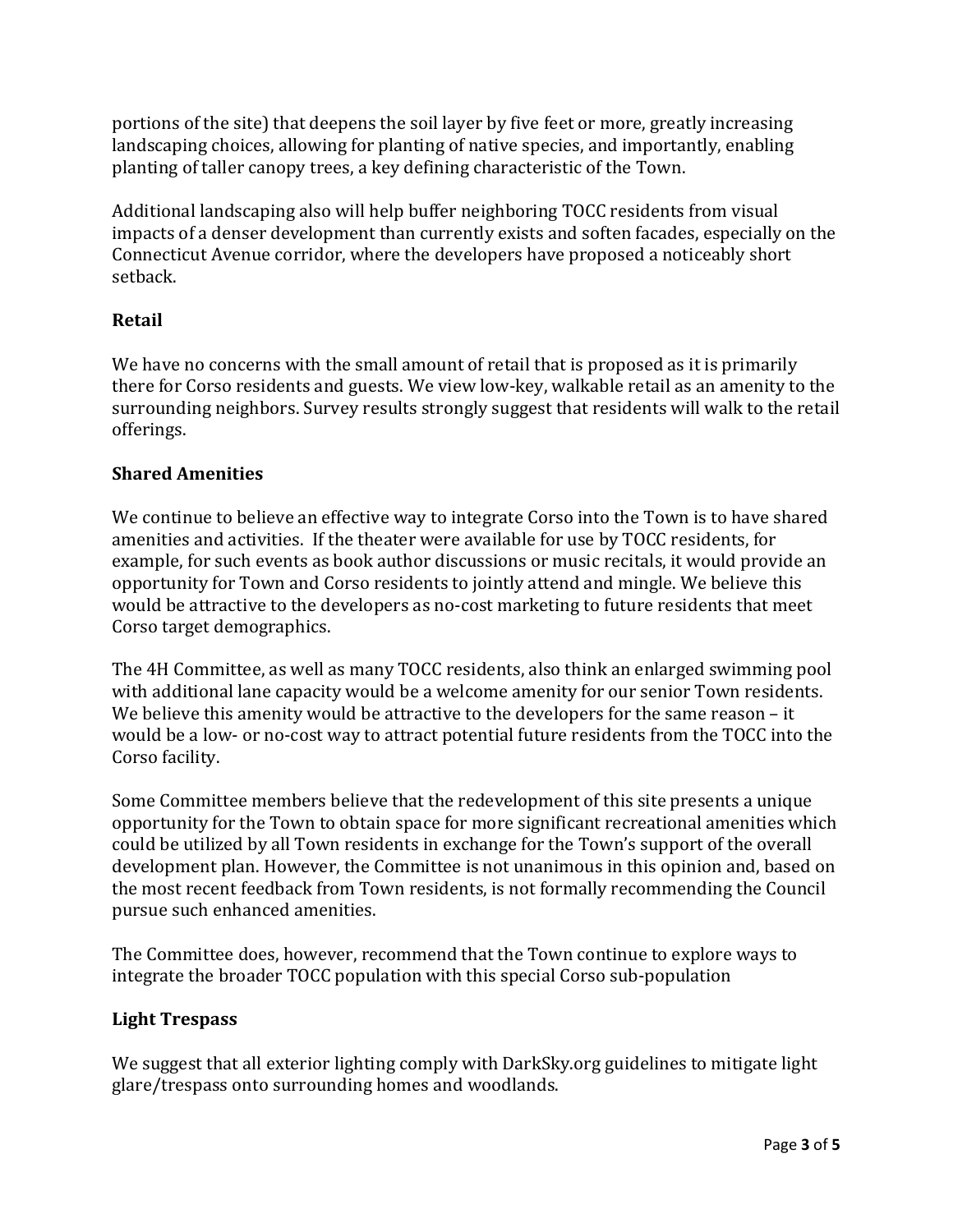### **Parking on Abutting Streets**

Given the assurances of the developers regarding capacity of underground parking for residents, staff, and visitors, as well as the developer's pledge to enforce their own rule prohibiting construction workers and operating staff from parking on TOCC streets, we do not believe that the Corso development will result in increased parking on TOCC streets.

Nonetheless, abutting neighbors have expressed strong concerns, which are easily addressed, if needed, by creating park-by-permit zones where resident requests meet our existing process for creating such zones.

## **Traffic on Through Streets**

TOCC residents, especially those on abutting and through streets, are clearly concerned about traffic impacts. Once the developers' traffic impact study is complete, we recommend that this matter be referred to the Public Service Committee for further evaluation and recommendations. The 4H Committee notes that traffic on Rosemary is already a significant problem on school days and that Corso residents that do drive may exacerbate this problem since drivers exiting the Corso development south on Connecticut and heading to Bethesda or points west may well choose to go through the TOCC via Rosemary and Stanford rather than go around via Bradley.

### **Stormwater**

There are State, County, and Town regulations with which the Corso development must comply. We recommend that the Council prepare and distribute to all residents, a monograph on these requirements and processes so that residents fully understand how well-regulated stormwater control will be for the Corso development. We believe that if these requirements are followed at the design, construction, and operations stages of this development, that the TOCC and its abutting neighbors will be even more protected from stormwater runoff than they are now with the existing land use at this site.

### **Additional Considerations During Construction**

Residents have expressed concerns about the effects of construction including noise, workers parking on abutting streets, dust, release of hazardous substances, and rodents, among others. The 4H Committee recommends that TOCC staff prepare and distribute to all residents, summaries of existing control requirements and enforcement mechanisms that address each of these concerns. These will help residents become fully aware of what to expect and provide guidance on potential recourse should residents believe that applicable ordinances are being violated.

### **Phasing of Construction**

The 4H Committee has learned that the developer is planning to build out the site in two phases, separated perhaps by 2-3 years to enable efficient uptake of units. We recommend